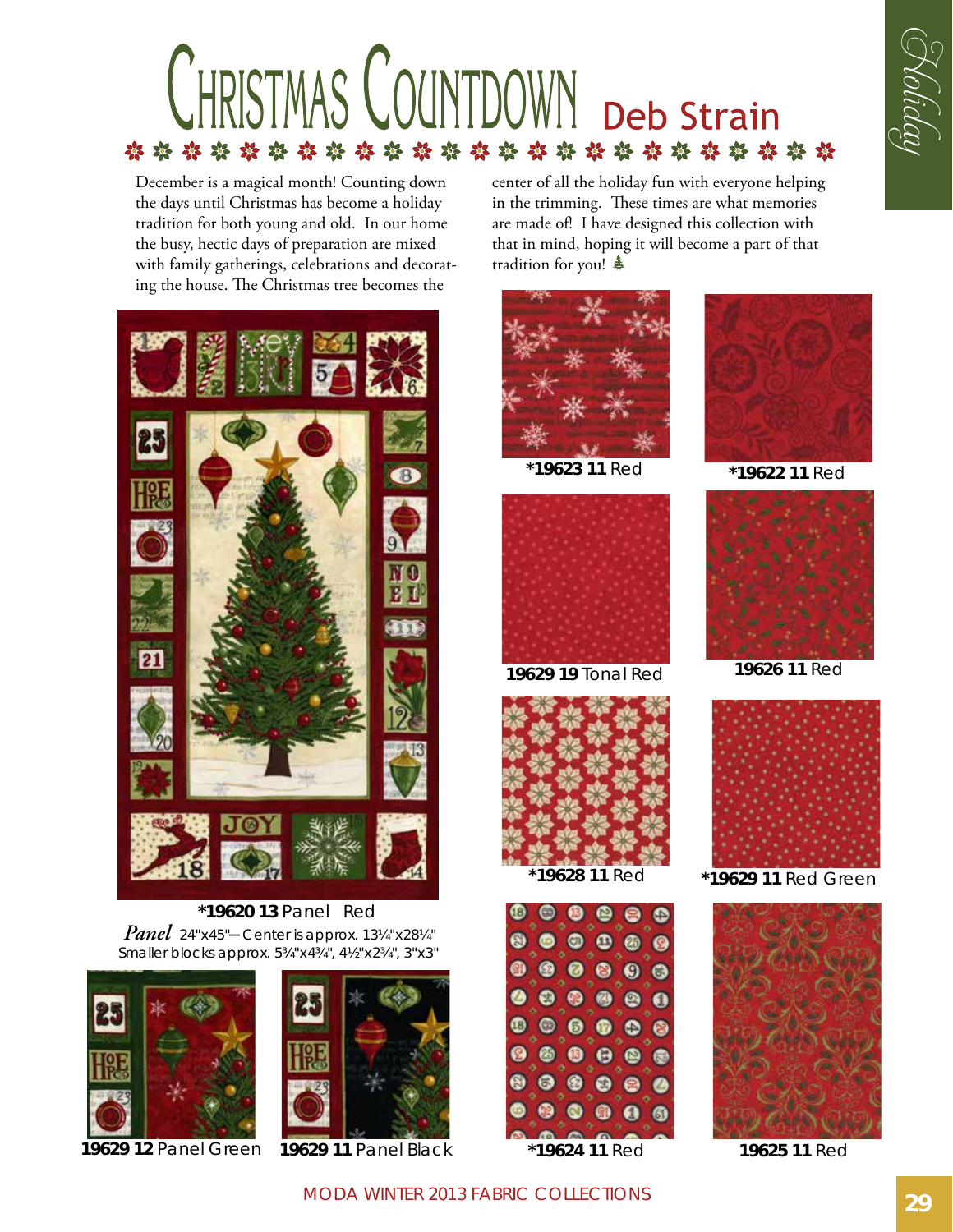



**19622 12** Green



 **\*19629 21** Tonal Green









**19628 15** Green FYI: *debstrain.blogspot.com*



**\*19625 12** Green









**CHD 1233 or CHD 1233G**  Christmas is Coming 57"X 61"





 **\*19627 13** White **19629 13** White Red **19621 13** White **19622 16** White Fabrics with **\*** included in low cal assortment





**\*19629 22** Tonal White

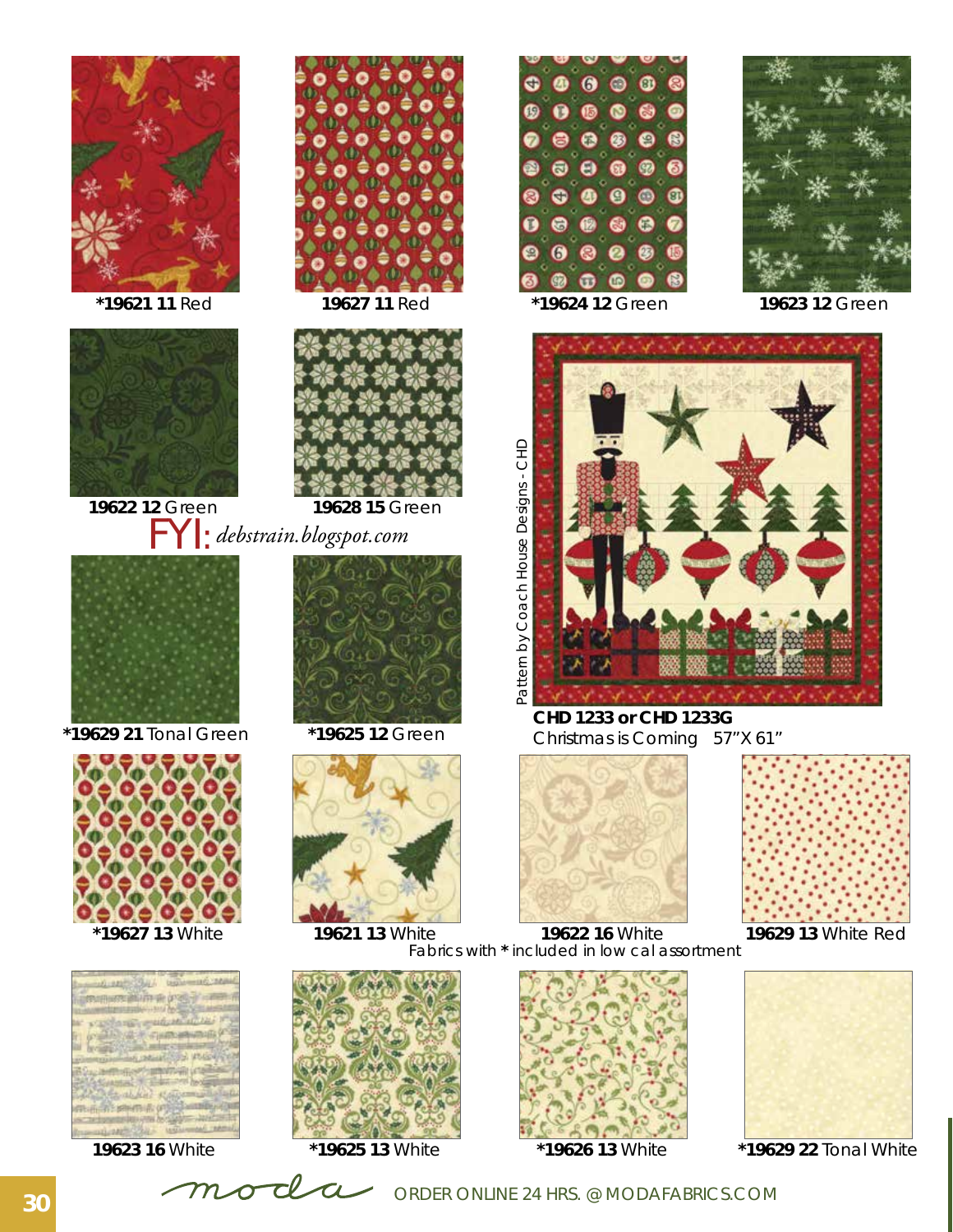Pattern by Pattern by Coach House Designs - CHD House Designs - CHD





**19628 16** Black

moda



**19623 14** Black



 **\*19621 14** Black **\*19627 14** Black **19624 14** Black



**15**

**Asst.**

**10 18**



Asst. **Asst.** Low Cal **AB** JR LC **MC** PP



"G" Patterns ship with Group

**MC**



**19622 18** Black **\*19625 14** Black **\*19626 14** Black **19629 24** Tonal Black

**19620** • <sup>36 Prints • **19620** • **Asst. Asst. Low Cal AB JR LC MC PP** • **100%** Premium</sup> •100% Premium Cotton



 *Delivery: May, 2013* JR's, LC's MC's & PP's include two each of 19629 & 19622-16. AB Bundle includes 1 Panel - 19620-13. JR's, LC's MC's & PP's do not include Panels.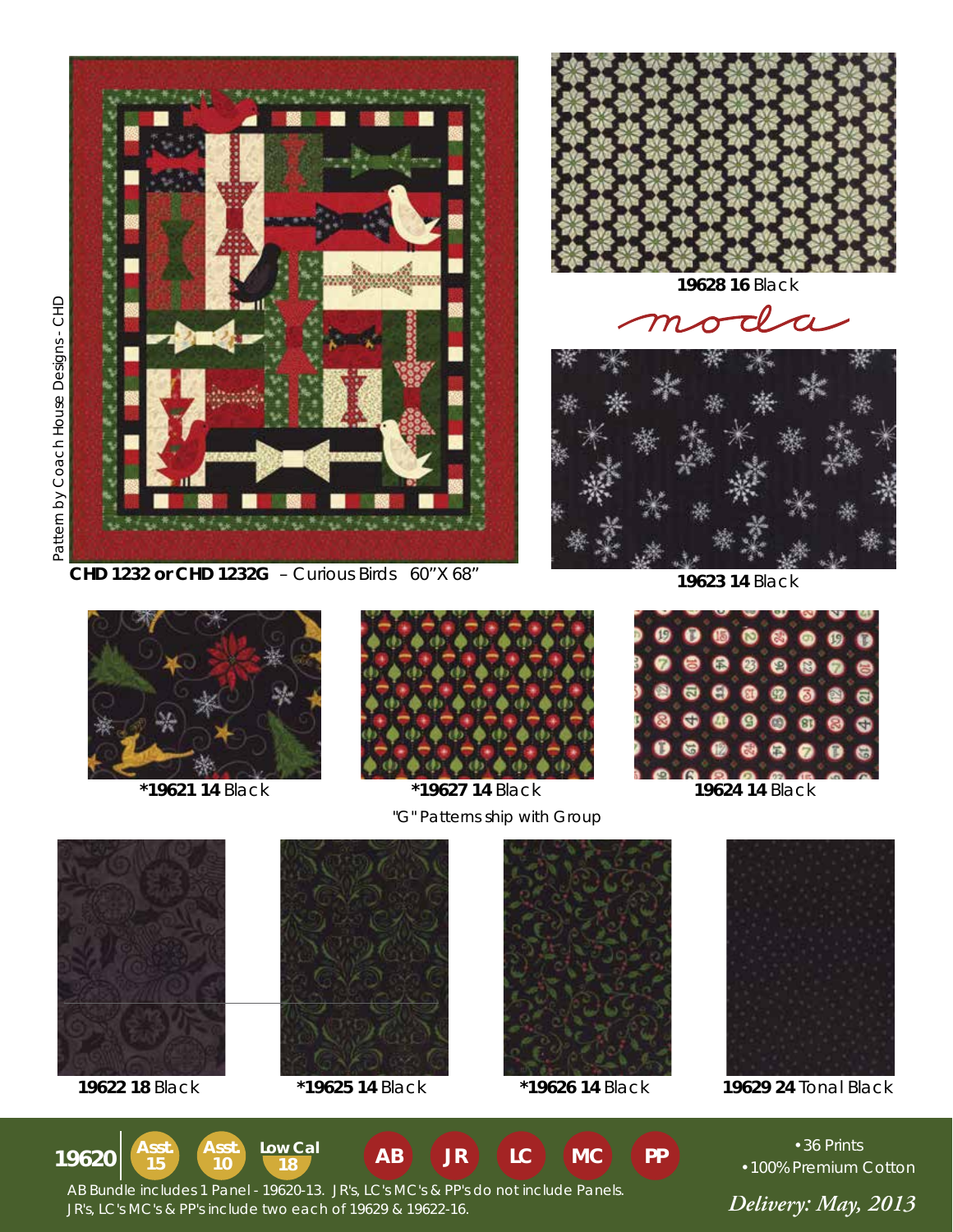## Deb Strain CHRISTMAS COUNTDOWN Patterns & Yardage



**Curious Birds 60"x68"** Coach House Designs –CHD **CHD 1232 or CHD 1232G**

\*\*\*\*\*\*\*\*\*

| Yardage          |          | 1Q            | $10 \text{ Os}$ | <b>Assorted Yardage</b> |                       | 1 <sub>O</sub> | 10 Qs          |
|------------------|----------|---------------|-----------------|-------------------------|-----------------------|----------------|----------------|
| Eighth Yards (8) |          | $\frac{1}{8}$ | $1\frac{1}{4}$  | 19622-16                | Blocks & App          | $\frac{3}{8}$  | $3\frac{3}{4}$ |
|                  |          |               |                 | 19629-22                | Blocks, Brd, App      | $\frac{1}{2}$  | 5              |
| 19621-11         | 19621-14 | 19627-13      | 19625-12        | 19629-19                | Blocks, Brd, App      | $\frac{5}{8}$  | $6\frac{1}{4}$ |
| 19621-13         | 19627-11 | 19628-11      | 19629-13        | 19622-12                | Blocks, App, Bind 3/4 |                | $7\frac{1}{2}$ |
| Fourth Yards (8) |          | 1⁄4           | $2\frac{1}{2}$  | 19623-12                | Blocks, Brd, App      | $\frac{3}{4}$  | $7\frac{1}{2}$ |
| 19622-11         | 19623-14 | 19626-13      | 19629-11        | 19626-11                | <b>Border</b>         |                | 10             |
| 19622-18         | 19624-11 | 19625-11      | 19629-21        | 19629-24                | Blocks, Brd, App      |                | 10             |

| <b>Assorted Yardage</b> | 10 <sub>1</sub>         | 10 Qs         |                |
|-------------------------|-------------------------|---------------|----------------|
| 19622-16                | <b>Blocks &amp; App</b> | $\frac{3}{8}$ | $3\frac{3}{4}$ |
| 19629-22                | Blocks, Brd, App        | ½             | 5              |
| 19629-19                | Blocks, Brd, App        | $\frac{5}{8}$ | $6\frac{1}{4}$ |
| 19622-12                | Blocks, App, Bind 3/4   |               | 7½             |
| 19623-12                | Blocks, Brd, App        | $\frac{3}{4}$ | 7½             |
| 19626-11                | <b>Border</b>           | 1             | 10             |
| 19629-24                | Blocks, Brd, App        |               | 10             |